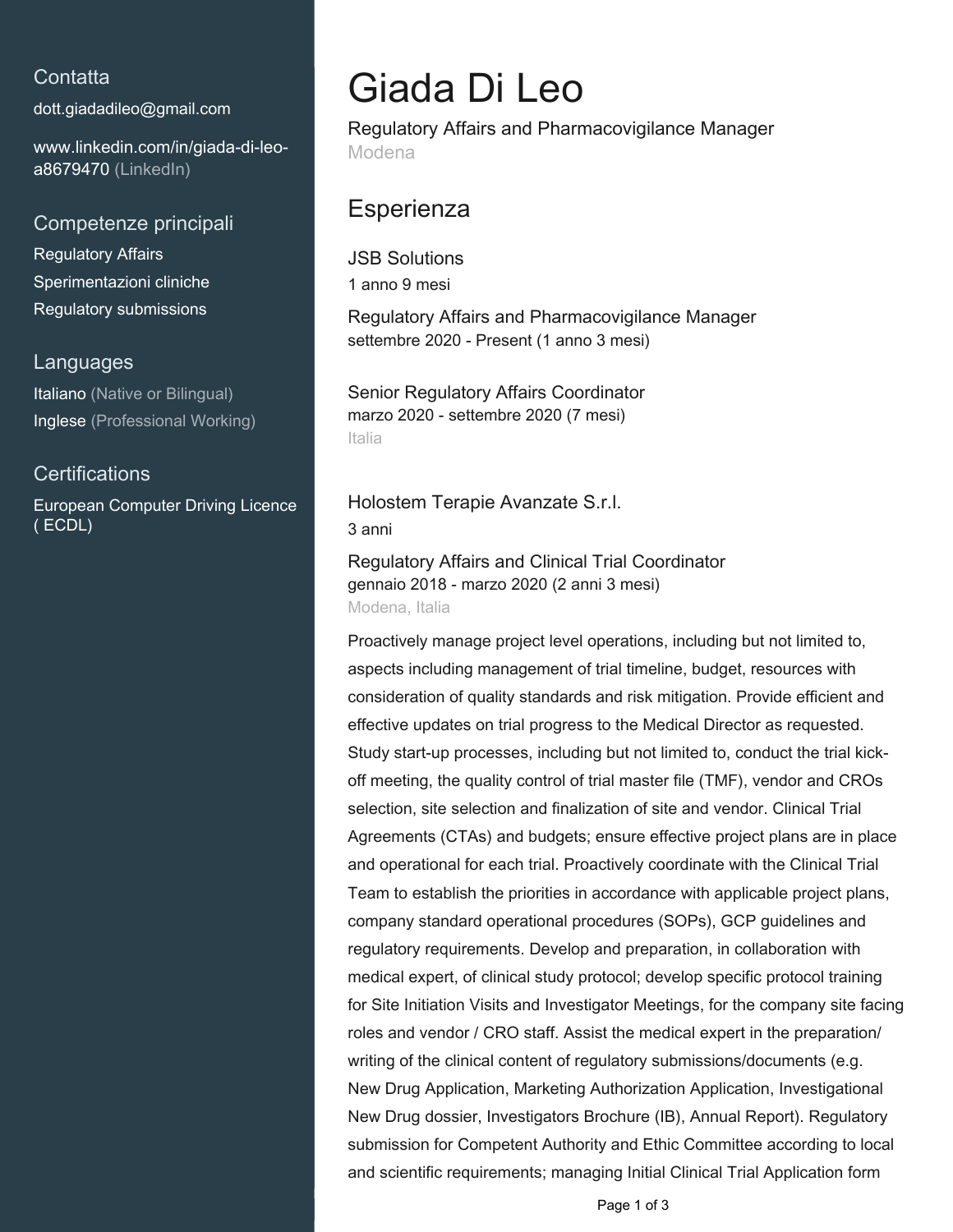on different website and amendments to different regulatory documentation. Regulatory compliance, Compassionate-use program and ethics committee applications.

Start up Specialist and Clinical Trial Assistant aprile 2017 - dicembre 2017 (9 mesi) Modena, Italia

Regulatory submission for Competent Authority and Ethic Committee according local and scientific requirements. Managing Initial Clinical trial Application form on different website and Amendments to different regulatory documentation. Preparation of regulatory dossier for authorization to the Competent Authority for trials. Life cycle management for Clinical trial and CMC documentation;

applications for orphan designation and Advanced Therapy Medicinal Product. Compassionate-use program and ethics committee applications.

JSB Solutions 3 anni 2 mesi

-

Regulatory Affairs and Study Start up Specialist settembre 2016 - marzo 2017 (7 mesi) Modena, Italia

Regulatory submission for Competent Authority and Ethic Committee according tolocal and scientific requirement - Managing Initial Clinical trial Application form on different website and Amendments to different regulatory documentation - Preparation of regulatory dossier for authorization to the Competent Authority for trials - Regulatory submission - Marketing Authorizations according to the CTD structure - Evaluation and/or review of dossiers for already registered products - Life cycle management for licensed products - Variations, extensions and renewal CMC documentation - Applications for orphan designation and Advanced Therapy Medicinal Product

Compassionate-use program and ethics committee applications.

Regulatory Affairs Consultant febbraio 2014 - agosto 2016 (2 anni 7 mesi)

Regulatory submission - Marketing Authorizations according to the CTD structure;

Evaluation and/or review of dossiers for already registered products, Life cycle management for licensed products, Variations, extensions and renewal, CMC documentation;

Applications for orphan designation; Advanced Therapy Medicinal Product;